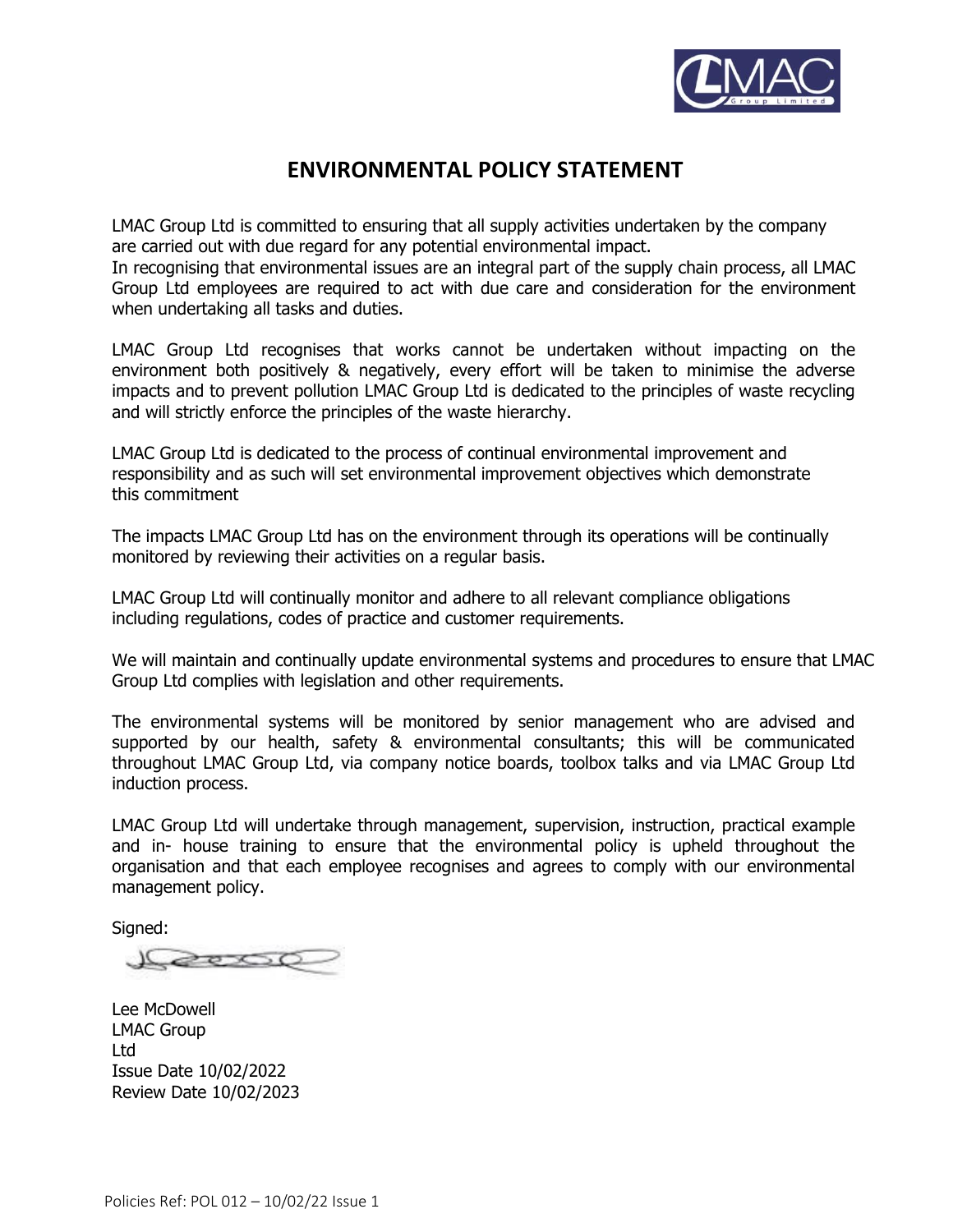

# **RESPONSIBILITIES**

Environmental matters are a management responsibility that rank equally with responsibilities in other areas of the business. Prime responsibility will therefore be with:

• Lee McDowell – Managing Director

In practice, certain duties must be delegated, and we aim to have an unbroken and logical delegation of duties via our management team. Therefore, we have allocated environmental responsibilities to individual members of staff to ensure that the company environmental management is effective. We have also identified the responsibilities that we all hold as employees and the rules that we must adhere to.

These responsibilities are detailed next in this section.



**Company Organisational Chart for Environmental Management**

NB: Some roles are combined due to the size of the organisation.

# Version 2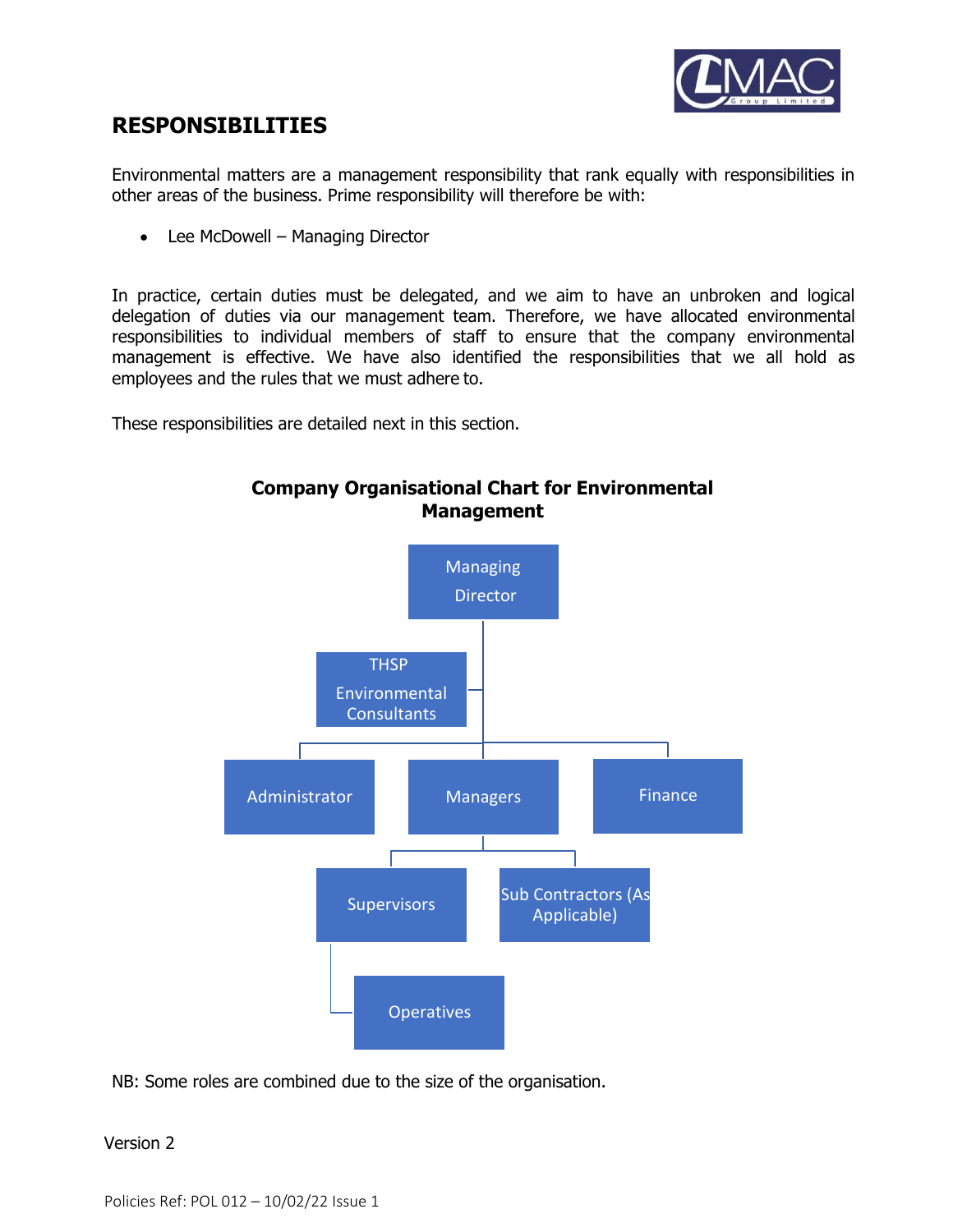

# **Individual Responsibilities**

# **Directors**

The Directors environmental responsibilities are to ensure that: -

- That the policy and arrangements are followed and maintained and that all works are undertaken with due consideration for all legal and other requirements.
- The policy is effectively implemented, monitored, developed and communicated to all staff and that any necessary alterations are made to the policy to reflect changes in legislation or company development.
- Suitable & sufficient funds, people & equipment are made available to meet the requirements of the environmental policy.
- The appropriate insurance cover is provided & maintained.
- Procedures are put in place to ensure effective management of all environmental aspects and impacts associated with the company work activities.
- All levels of management & employees understand their responsibilities for environmental management placed upon them by this policy.
- An effective training programme is established to ensure that all levels of employees are trained and competent to carry out their duties.
- Environmental objectives are set, and their achievement is measured and reported in an annual report.
- All environmental related incidents including complaints are investigated for effective controls to be implemented to help prevent them recurring

Version 2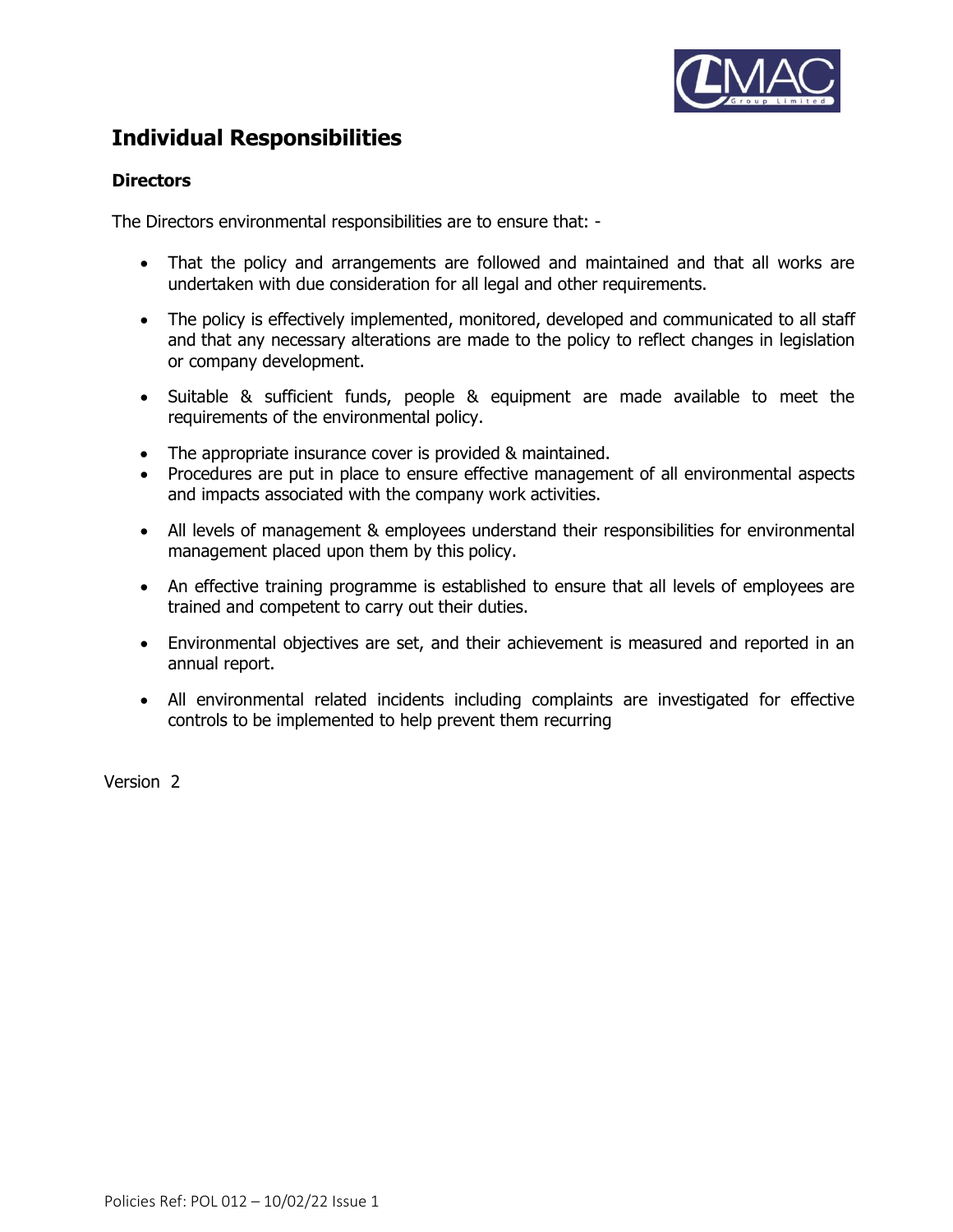

# **Managers and Supervisors**

The Managers and Supervisors environmental responsibilities are to ensure that: -

- They understand LMAC Group Ltd's environmental policy and understand their responsibilities.
- They actively lead the implementation of the environmental policy.
- They communicate & consult with staff on issues of environmental management and encourage staff to report any environmental concerns.
- Written instructions are provided through risk assessment and safe systems of work to establish working methods, to explain the sequence of operations, to outline the potential environmental hazards and to implement suitable and sufficient environmental risk controls.
- All site and company rules are followed with regard to storage or materials, spill control, disposal of waste, recycling, conservation of resources and pollution.
- All plant & equipment within the workplace is maintained in a safe condition, guarded in line with legislation and has the statutory certificates of inspection or examination as may be required.
- All reportable incidents are reported to the relevant enforcing authority and other interested parties.
- All environmental related incidents and other issues concerning environmental management are recorded and investigated to ensure effective controls can be implemented to help prevent reoccurance.
- Environmental training requirements are identified for all members of staff under their control to ensure that they are competent to undertake their work in a safe manner.
- They set a good personal example by following company environmental procedures whilst at work.

Version 2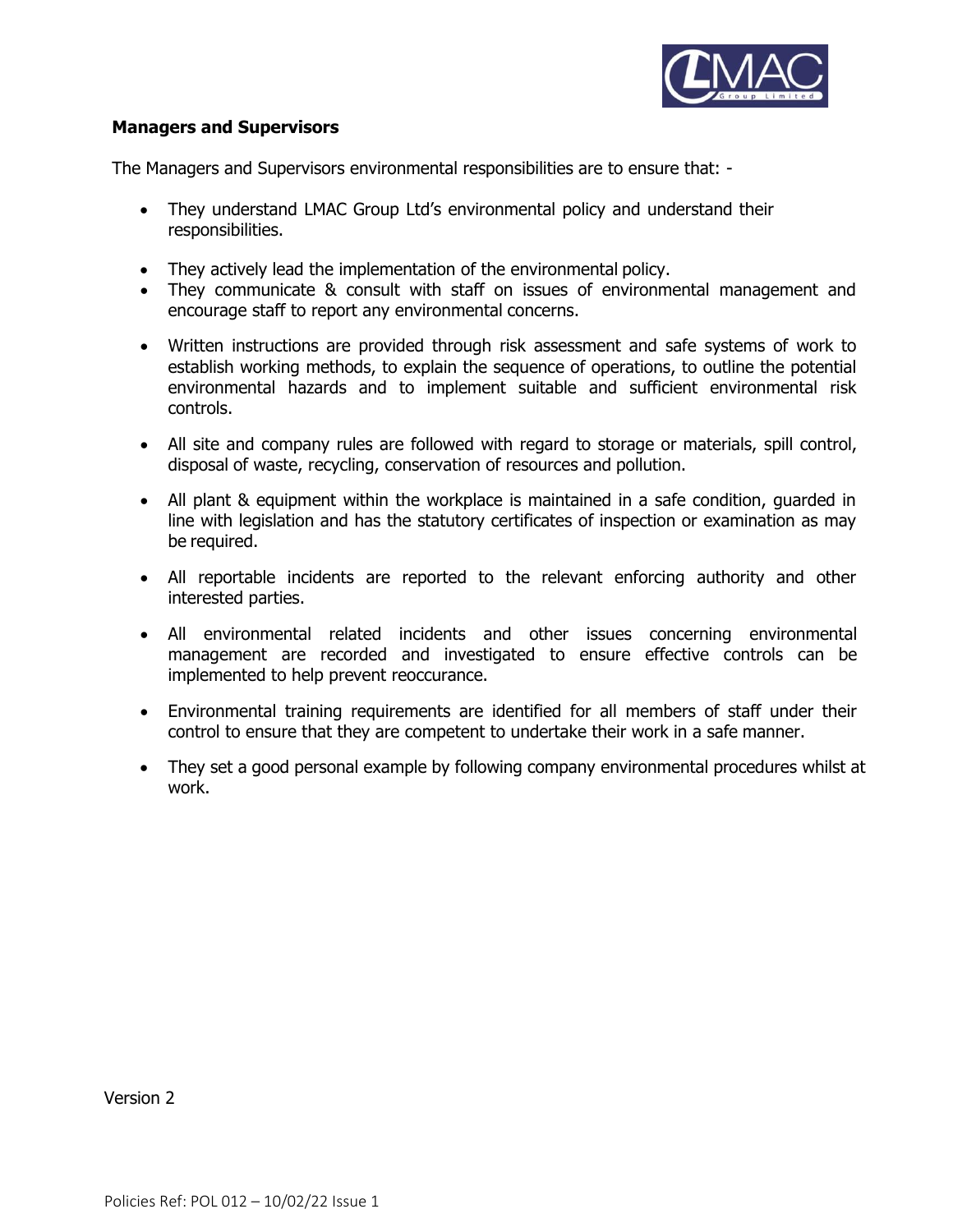

# **Employees**

The employees' environmental responsibilities are to ensure they:

- Understand LMAC Group Ltd's environmental policy and understand their responsibilities and comply with the requirements.
- Carry out their duties in line with relevant risk assessment and safe systems of work and environmental risk controls within.
- Adhere to site rules with regard to storage of materials, pollution, spill control and waste disposal.
- Co-operate with LMAC Group Ltd on all aspects of environmental management.
- Do not act in a manner that could detrimentally impact on the neighbouring community.
- Report all environmental incidents so that action can be taken to prevent any recurrence.
- Actively seek to reduce, reuse, and recycle.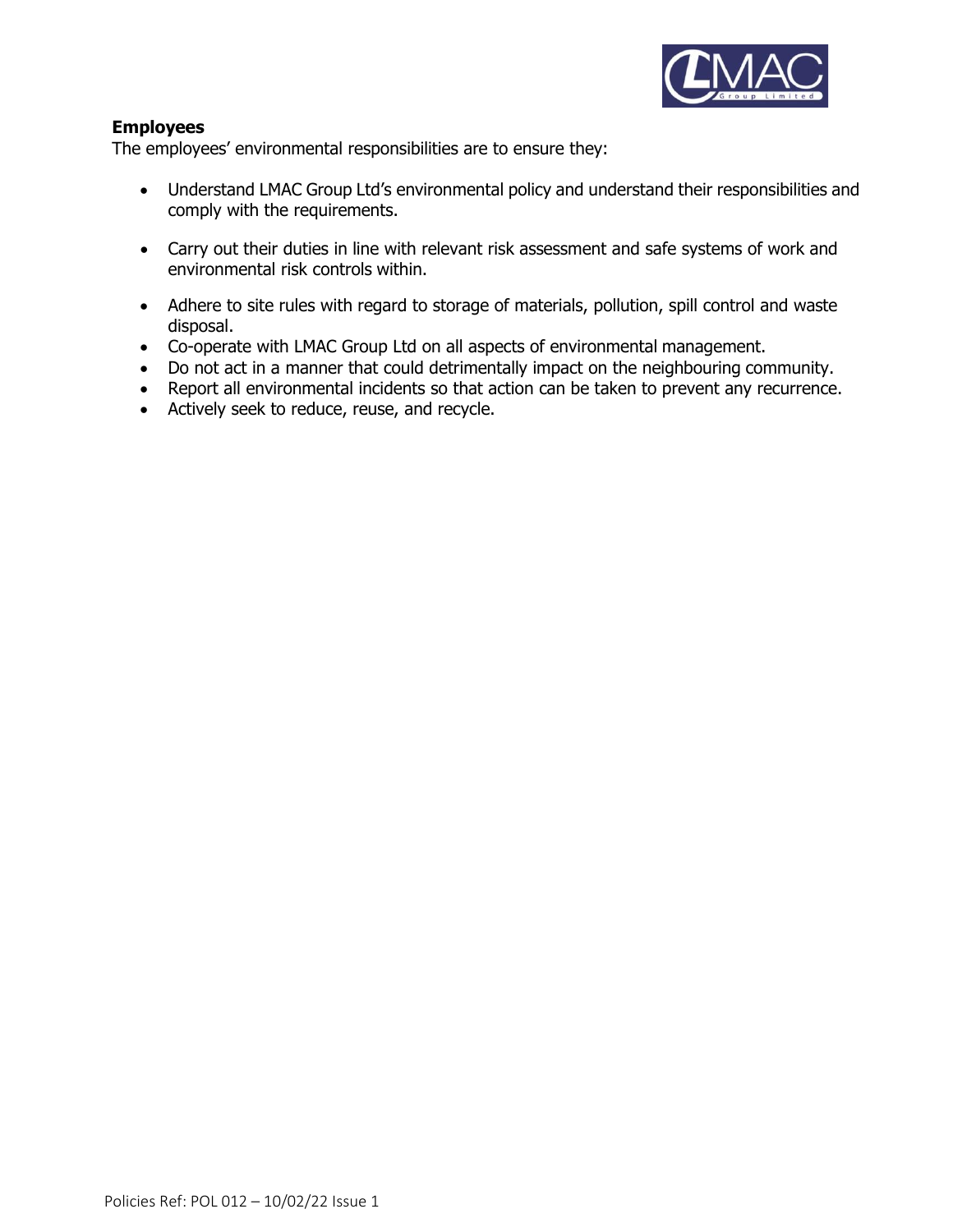

# **Contractors and Visitors**

All contractors and visitor's environmental responsibilities are to ensure they:

- Understand LMAC Group Ltd's environmental policy and understand their responsibilities and comply with the requirements.
- Carry out their duties in line with relevant risk assessment and safe systems of work and environmental risk controls within.
- Adhere to site rules with regard to storage of materials, pollution, spill control and waste disposal.
- Co-operate with LMAC Group Ltd on all aspects of environmental management.
- Report all environmental incidents so that action can be taken to prevent any recurrence.
- Where removing waste from site, it is done so in line with LMAC Group Ltd's environmental policy and regulatory requirements, with records provided to LMAC Group Ltd to ensure compliance.
- Actively seek to reduce, reuse, and recycle.
- Do not act in a manner that could detrimentally impact on the neighbouring community.
- Report all environmental incidents so that action can be taken to prevent any recurrence.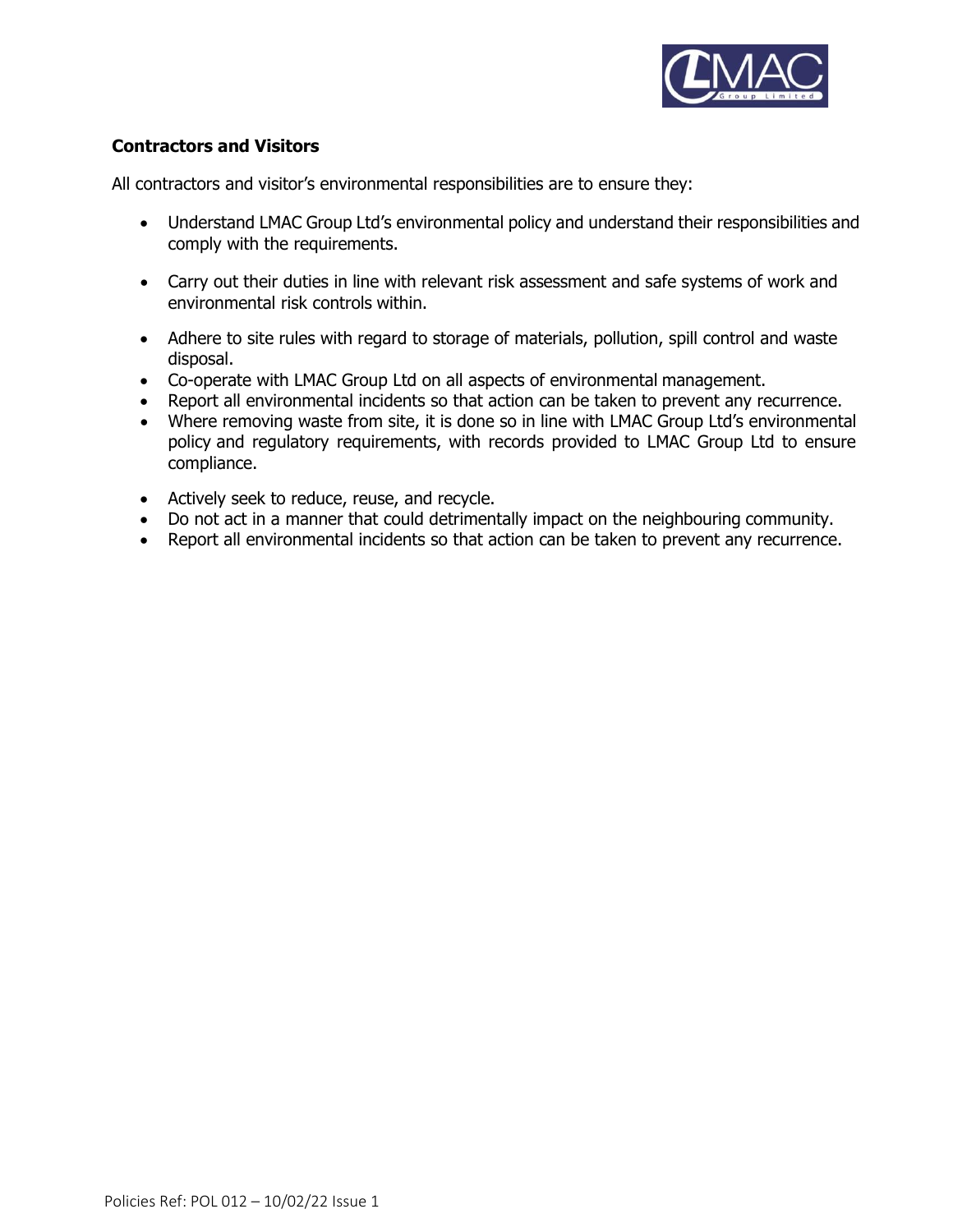

# **Arrangements**

# **Environmental Impacts**

### **Nuisance**

LMAC Group Limited will be considerate and put in place the appropriate control measures to reduce any nuisance that could be caused to the local communities or neighbours as a direct result of the works. The nuisance activities such as works that can create dusts and noise will be assessed at the planning stages and will be controlled using appropriate measures. All projects are required to have an Environmental Management Plan completed prior to works commencing.

#### **Climate Change**

LMAC Group Limited will regularly review the initiatives that are available for small to medium businesses, monitor energy usage where possible and look to reduce the company carbon foot print by using local supplies and labour.

#### **Waste**

At present LMAC Group Limited do not transport any waste materials as the contracts are for Principle Contractors who provide the skips on a static site with no requirements for transportation on the public highway. This will be reviewed for each individual contract as part of the Environmental Plan. If the requirement to transport waste on the public highway arises then the PK Maintenance Ltd will apply for a Waste Carriers Licence from the Environment Agency.

# **Segregation of Wastes on Site**

LMAC Group Limited will enforce any requirements for segregation as instructed by the Principle Contractor, with segregation of waste considered in the Environmental management plan.

# **Water Use and Efficiency**

LMAC Group Limited understands that using less water is not only good for the Environment but also makes good business sense. In the offices there is a maintenance programme in place to ensure that there are no leaks that are left unattended. The toilets are fitted with water saving flush devices.

# **Sustainability**

There are a number of initiatives that are available for businesses, LMAC Group Limited seek to use sustainable materials during their works, and resource materials from responsible suppliers. In addition to this PK Maintenance Ltd monitor and record:

- Fuel usage
- Vehicle usage
- Electricity bills (for offices only at the moment)
- Employee travel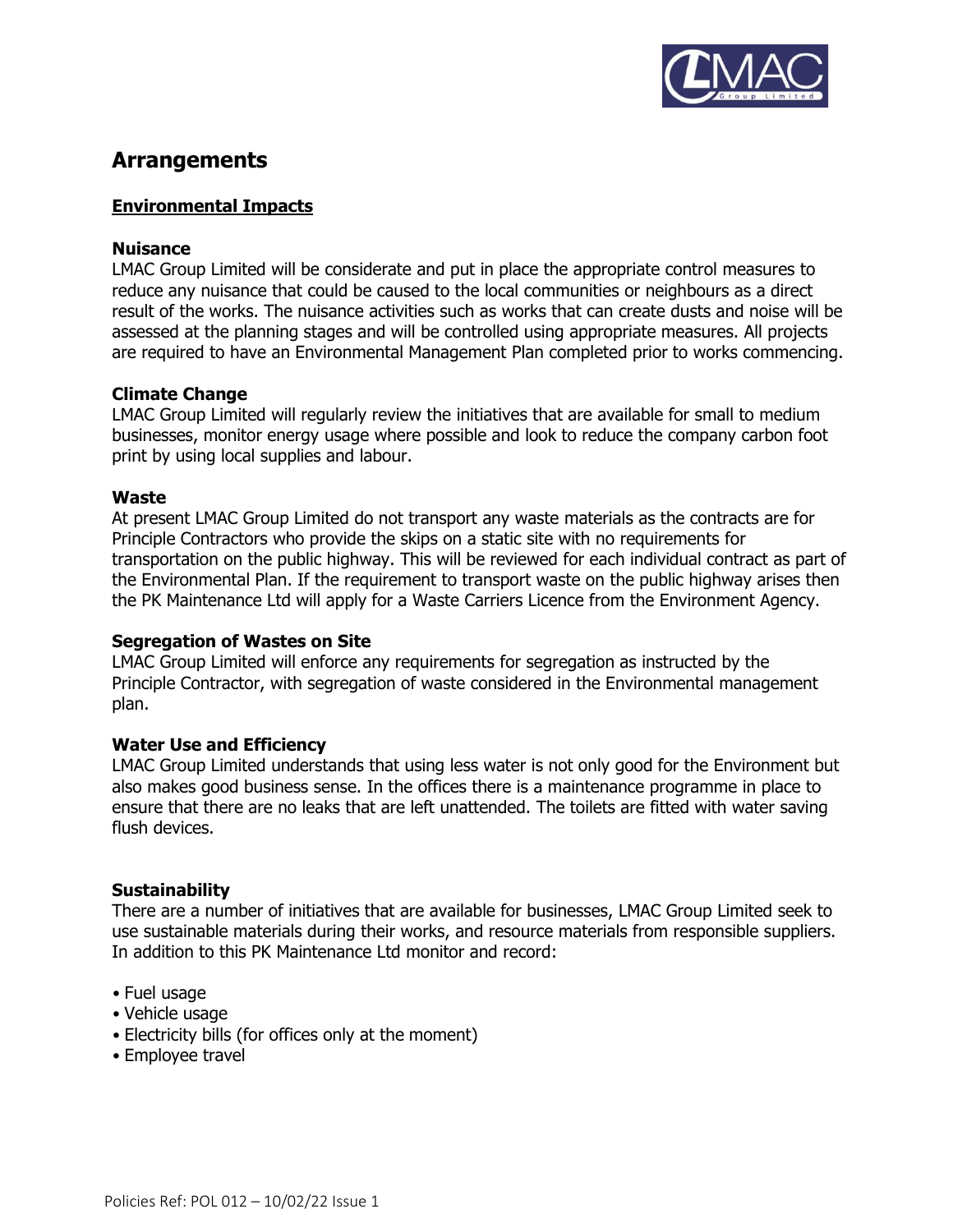

#### **Complaints Procedure**

All complaints received by LMAC Group Limited are taken very seriously and there is a complaints procedure in place. All Environmental Complaints will be followed up and any actions taken.

LMAC Group Limited strives to ensure that all of customers and contractors are given the best service possible, however when occasionally there is a break down in the procedures the Company would like to know so that every effort can be made to rectify the situation and produce a satisfactory outcome.

There are a number of ways in which a complaint can be put to LMAC Group Limited;

- Direct verbal contact
- Written Letter
- Emails

The contact details are available through our clients were LMAC Group Limited is the under a Principle Contractor. Verbal face to face contact can be made with any of our employees, managers and supervisors on site.

Any complaint will firstly try to be resolved in the first instance, by direct communication. Where this cannot happen then the direct line manager will be asked to help with finding an amicable solution.

All complaints are to be recorded and to be raised at the appropriate meetings and then reported on a monthly basis to the direct line manager. Any significant complaints will be raised at Director level and if required a review of the procedures and working practices will take place.

# **Training**

All training is undertaken in line with the company training procedure. All training undertaken is logged on the company skills matrix to allow ease of review and gap identification.

Regular environmental training is undertaken through monthly onsite toolbox talks and formalised training courses where necessary.

# **Subcontractor Approval**

All subcontractors working on behalf of the company are subject to the company Subcontractor Approval Process, where policies and SSOW are reviewed to ensure compliance with LMAC Group environmental policy and regulatory requirements. Where works are subcontracted to smaller legal entities which may not have in place its own environmental policy, a copy this policy will be provided for review by the subcontractor and written confirmation of acceptance and adherence requested.

#### **Monitoring**

Compliance with this policy will be monitored at an operational level by way of Work in Progress inspections where items such as waste, material storage, noise and dust production are reviewed. Any nonconformities will be highlighted within the inspection form and corrective actions set. The company environmental policy and procedures are reviewed annually by senior management to ensure their effectiveness and compliance.